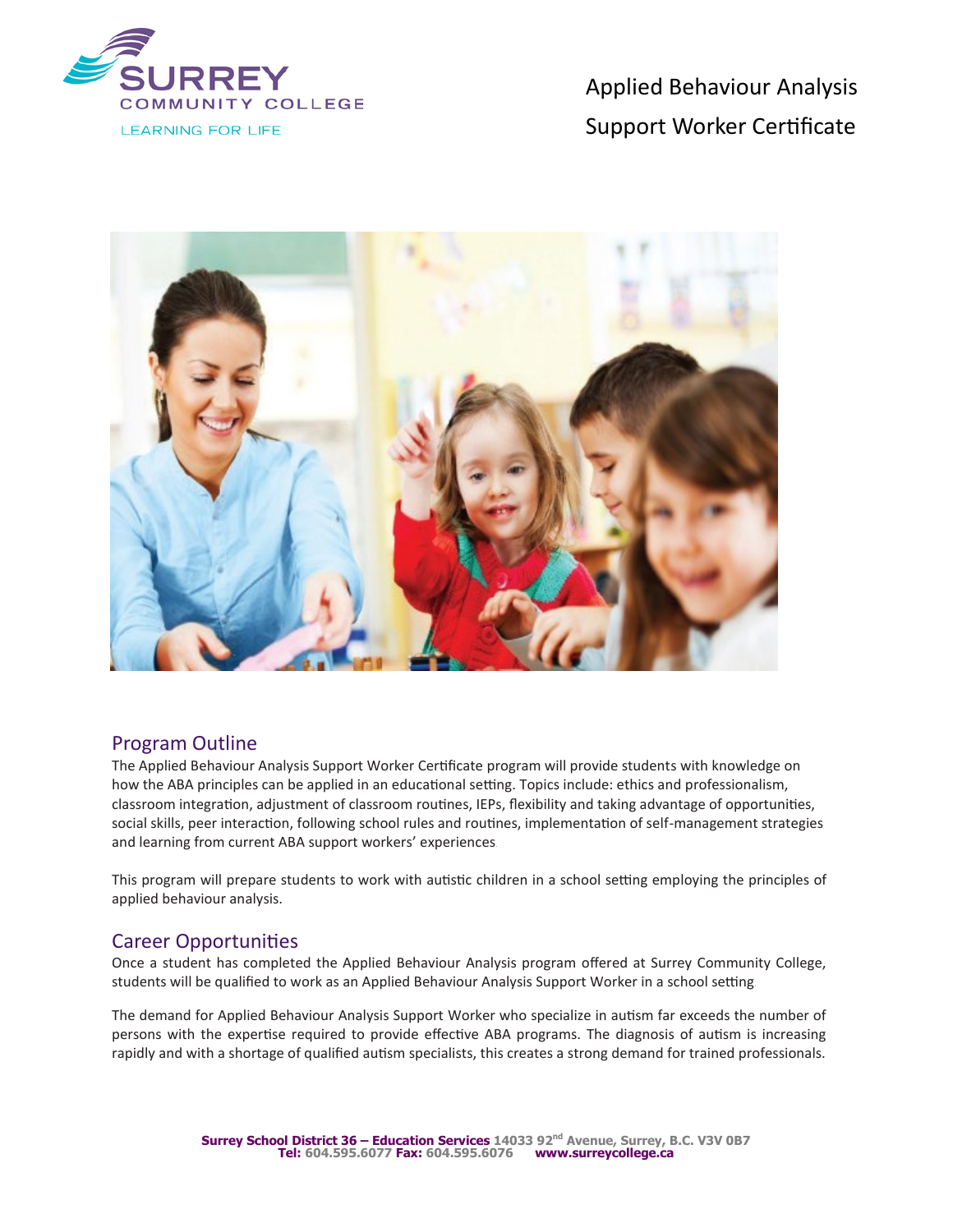

### Admission Requirements

Students wishing to apply for the Applied Behaviour Analysis Program must meet the following entrance requirements:

- Proof of Canadian citizenship or permanent residency: Birth Certificate, Canadian passport, Canadian citizenship Card or Permanent Residence Card
- Must be at least 18 years of age
	- Proof of secondary school completion - If you have studied out of the province or the country & require your education credentials evaluated visit the BCIT website at www.bcit.ca/ices/ to learn more about the International Credential Evaluation (ICES) that they offer.
- English 12 with a final grade of C+ (67%) or Communications 12 with a minimum grade of A (86%) or a post-secondary English course with a minimum of C- (50%) from a recognized post-secondary institution where English is the primary language of instruction. An English assessment may be required.
- Reference letter from a professional (non-family, nonfriend)
- 500 hours documented ABA experience & minimum of working with at least 2 different children
- ABA Experience Verification and Skill Evaluation
- ABA Parent Verification of Hours form
- Clean Criminal Records Search from RCMP/local police (current within one year)
- Signed Surrey Community College application form & \$90.00 non-refundable enrolment fee

### Accepted English Assessment Testing:

- International English Language Testing System (IELTS): overall band of 6.5 or higher, with a minimum 6.0 in each band, taken within the last 2 years
- Test of English as a Foreign Language (TOEFL): iBT 88 or higher, with no sub score less than 20, taken within the last 2 years
- Canadian Academic English Language Assessment (CAEL): Score of 70 or higher with no sub score less than 60, taken within the last 2 years
- Pearson Test of English (PTE): Score of 61 or higher, taken within the last 2 years
- Language Proficiency Index (LPI): Level 5 with an essay score of 30 or higher , taken within the last 2 years
- Duolingo English Testing, overall mark of 115

# Applied Behaviour Analysis Support Worker Certificate

#### Graduation Requirements

Successfully complete all the required courses with a minimum of 70% final grade & video taped competency.

# Learning Objectives/Outcomes

At the end of this program students will be able to demonstrate a clear understanding of the work of an Applied Behaviour Analysis Support Worker.

# Student Progress/ Assessment Methods

Instructor will use the following tools to evaluate student classroom learning:

Examinations:

- a. regular written quizzes throughout the course
- b. written midterm examination
- c. written final examination

Assignments:

- a. labs
- b. projects
- c. article reviews
- d. oral presentations
- e. term paper

Surrey Community College Mark Distribution:

| А          | 91%-100% |
|------------|----------|
| R          | 81%-90%  |
| C+         | 76%-80%  |
| Pass       | 70%-75%  |
| Incomplete | 50%-69%  |
| Fail       | በ-49%    |
|            |          |